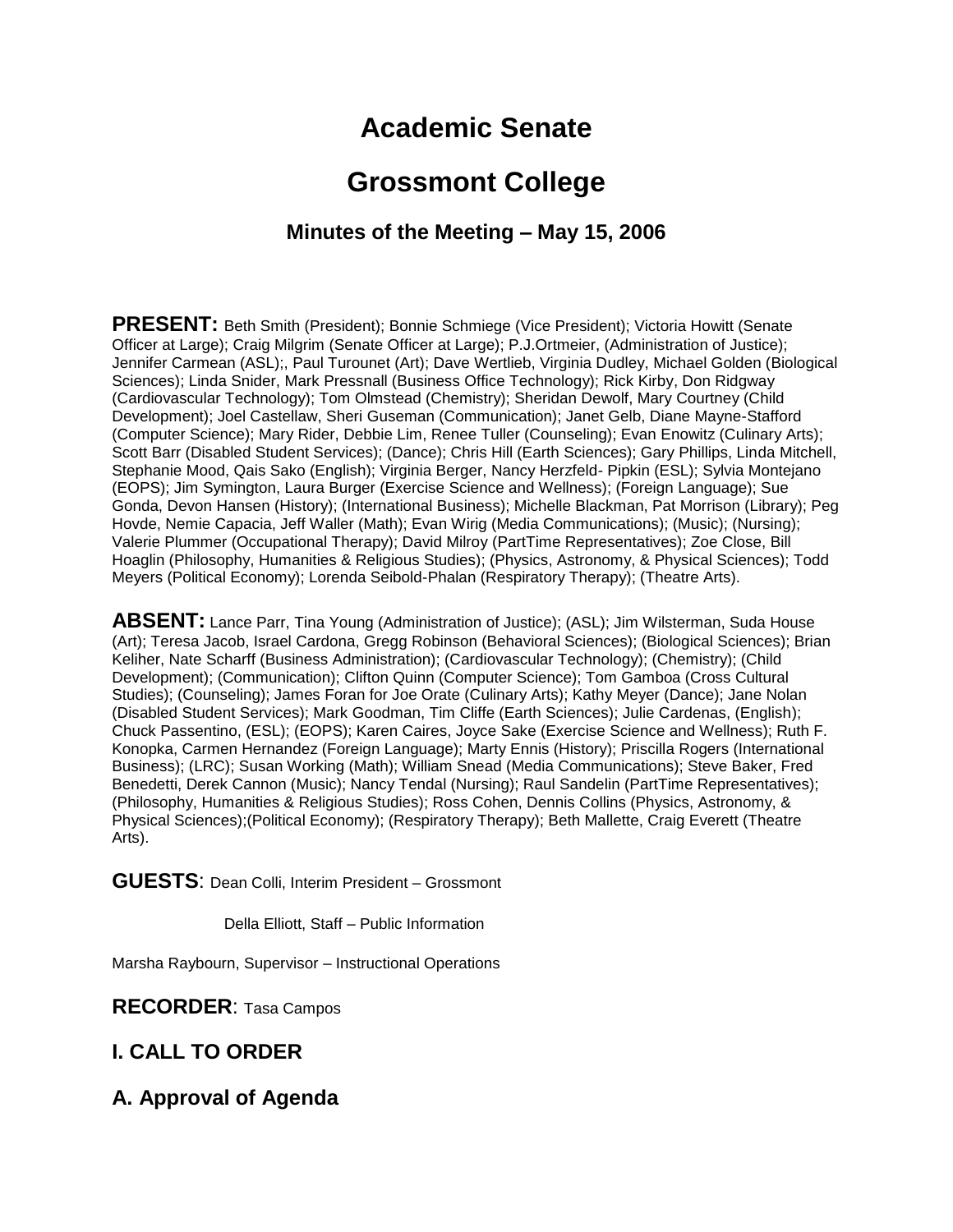A motion was made to approve the agenda.

M/S/U Montejano/Hill

# **Approval of Minutes from March 20, 2006**

A motion was made to approve the minutes from the May 1, 2006 meeting.

M/S/U Milroy/Barr

# **II. PRESIDENT'S REPORT**

## **Close Nominations for Part Time Representatives**

Beth shared today is the last day for Part Time Representative nominations to be submitted. The Senate has received two names, Raul Sandelin and Michelle Tucker. Beth asked if there were any additional nominations. There were none. The nominations were officially closed with two nominees. Ballots will be distributed into the part time faculty mailboxes by tomorrow, Tuesday, May 16 in the afternoon. Part time faculty members are only able to participate in this election. Election will close on Friday, May 26 at 5:00 pm.

## **Other**

a. Beth shared an article from the San Diego Union by the author Jean Twenge who will be the key speaker at the Fall 2006 Professional Development Week.

b. Interim President, Dean Colli distributed a hand out and gave a brief presentation on how instructors can help enrollment grow for the summer.

c. Beth requested everyone read the hand out of a recap, written by Beth, of the most recent meeting between SOC and the Chancellor. Also included in the hand out was a response to Beth's recap from Interim President, Dean Colli. The group discussed the information. On overhead version of a Timeline of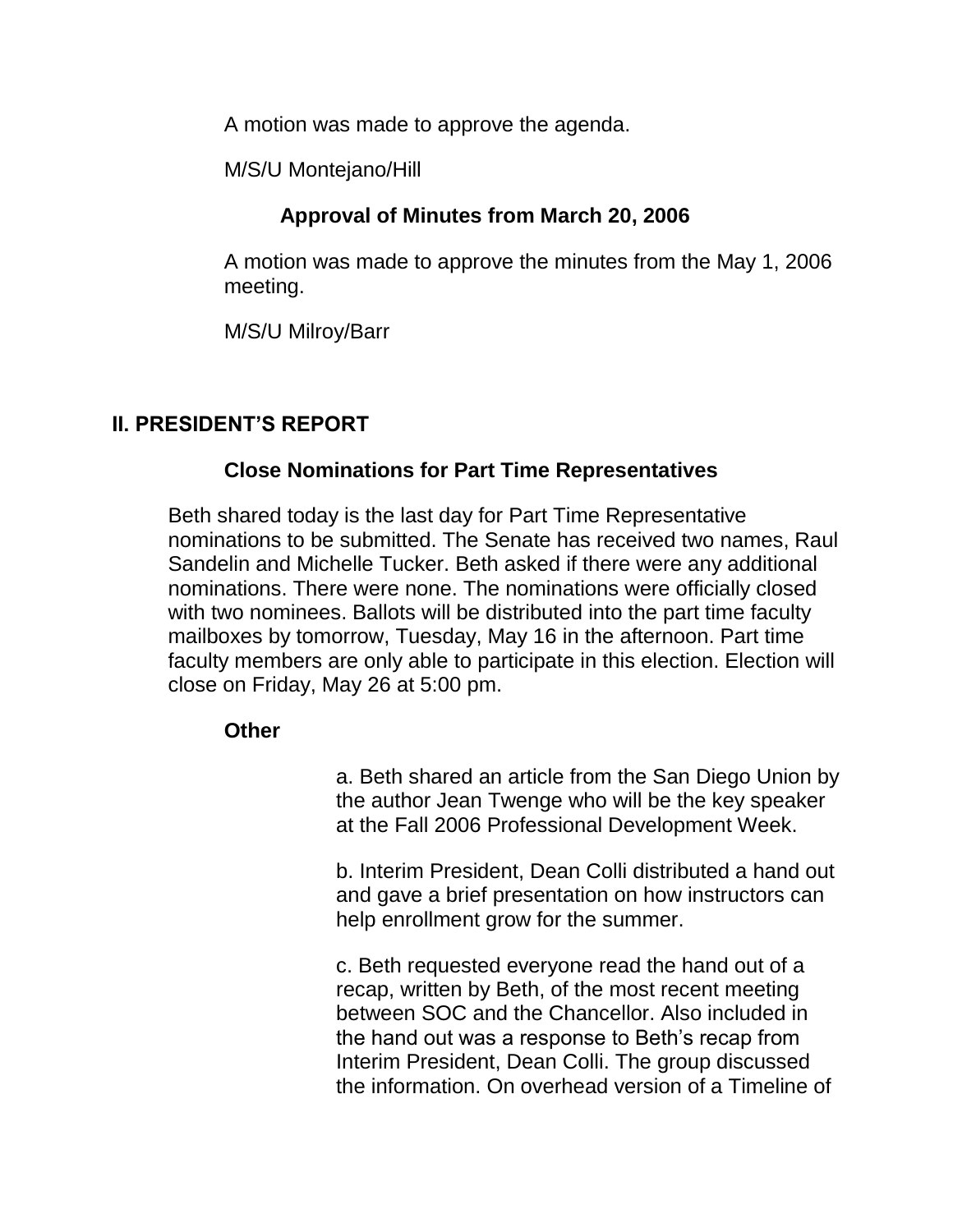Faculty Requests for Technical Assistance was reviewed. The group discussed the requests, timeline, and technical assistance levels.

A motion was made that the Senate Officers and the Senate not meet with the Chancellor again until a movement is made towards requesting technical assistance.

M/S/F Dudley/Golden

The motion failed.

A motion was made to amend the first motion to state the Senate Officers and the Senate will not meet again with the Chancellor until he signs and requests technical assistance.

M/S/F Schmiege/Tuller

The motion failed.

The group continued to discuss the Chancellor and Technical Assistance. It was suggested the Senate request the Chancellor meet with the Senate during Fall Professional Development Week.

A motion was made to request the Chancellor meet with the Senate and any other faculty members interested in attending during Fall Professional Development Week.

M/S/P Wertlieb/Golden

A hand count was taken, ayes 20, nays 16. The motion passed.

Beth and the senate officers will try to arrange a meeting. The group discussed having a set agenda.

#### **lI. ACTION ITEMS**

**Distance Ed Plan – Attachment #1**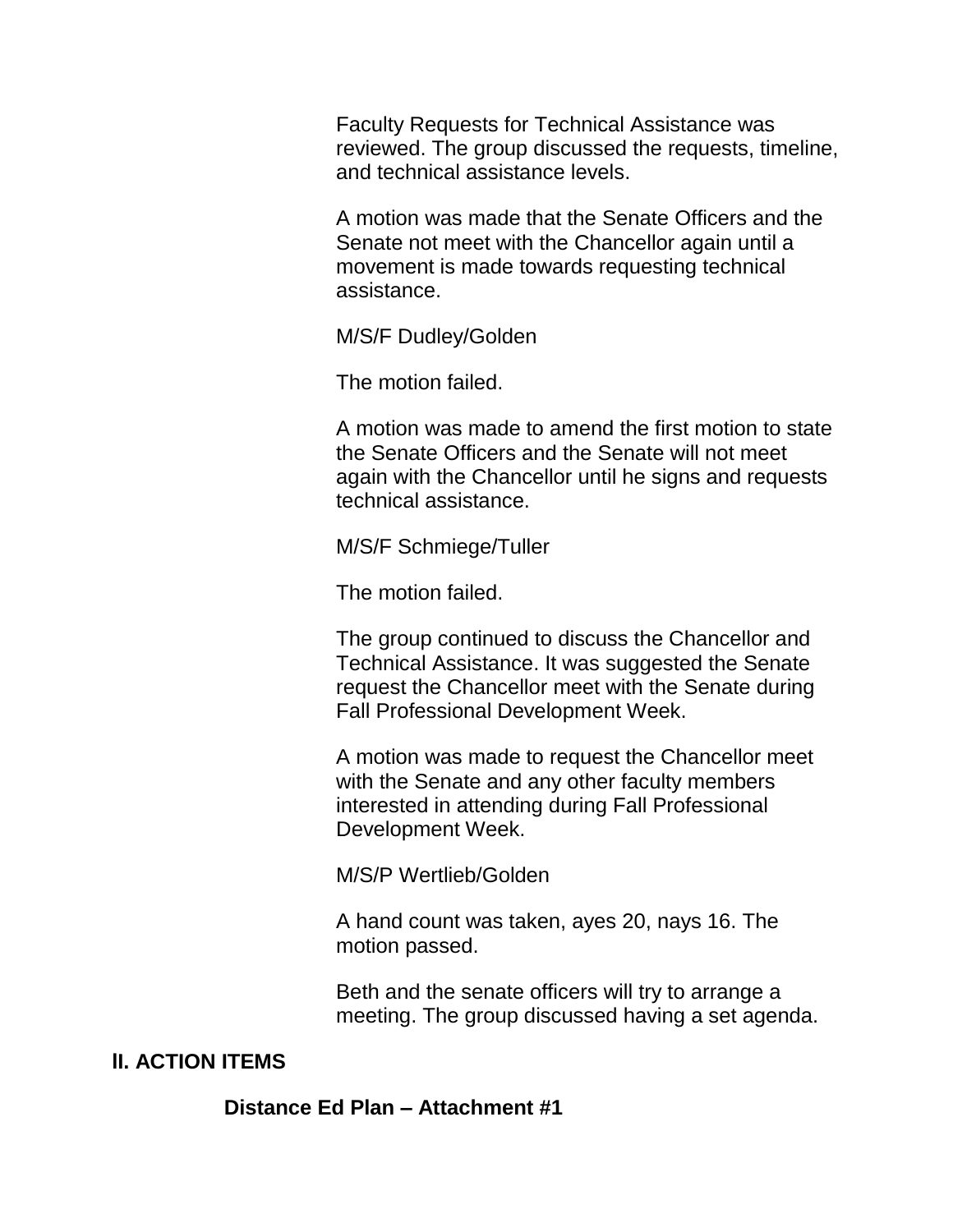Diane Mayne-Stafford gave an overhead presentation of the Distance Ed Plan including the revisions made since the last Academic Senate meeting on May 1. The group discussed the plan. There was concern expressed regarding the online degrees. There were some word changes made to the sections regarding online degrees. Diane noted the changes. The group discussed how the plan would be an ongoing and changing document as time progressed.

A motion was made to approve the Distance Ed Plan with the changes made to the sections containing online degrees.

M/S/P Wertlieb/Schmiege

A hand count was taken, the motion passed.

The group thanked Diane for her time and work.

## **Academic Rank – Attachment #2**

A motion was made to approve the Academic Rank list and the Faculty Serving on Committees list in Item C.

M/S/U Wertlieb/Wirig

# **Faculty Serving on Committees**

This item was approved in Item B.

## **IV. INFORMATION ITEMS**

None

## **V. COMMITTEE REPORTS**

#### **Program Review**

Due to the lack of time Scott Barr stated he would give his presentation on Program Review in the Fall.

#### **Curriculum**

Chris Hill gave an overhead review on the Curriculum Committee. She reviewed Fall 2005 and Spring 2006 semester summaries of work.